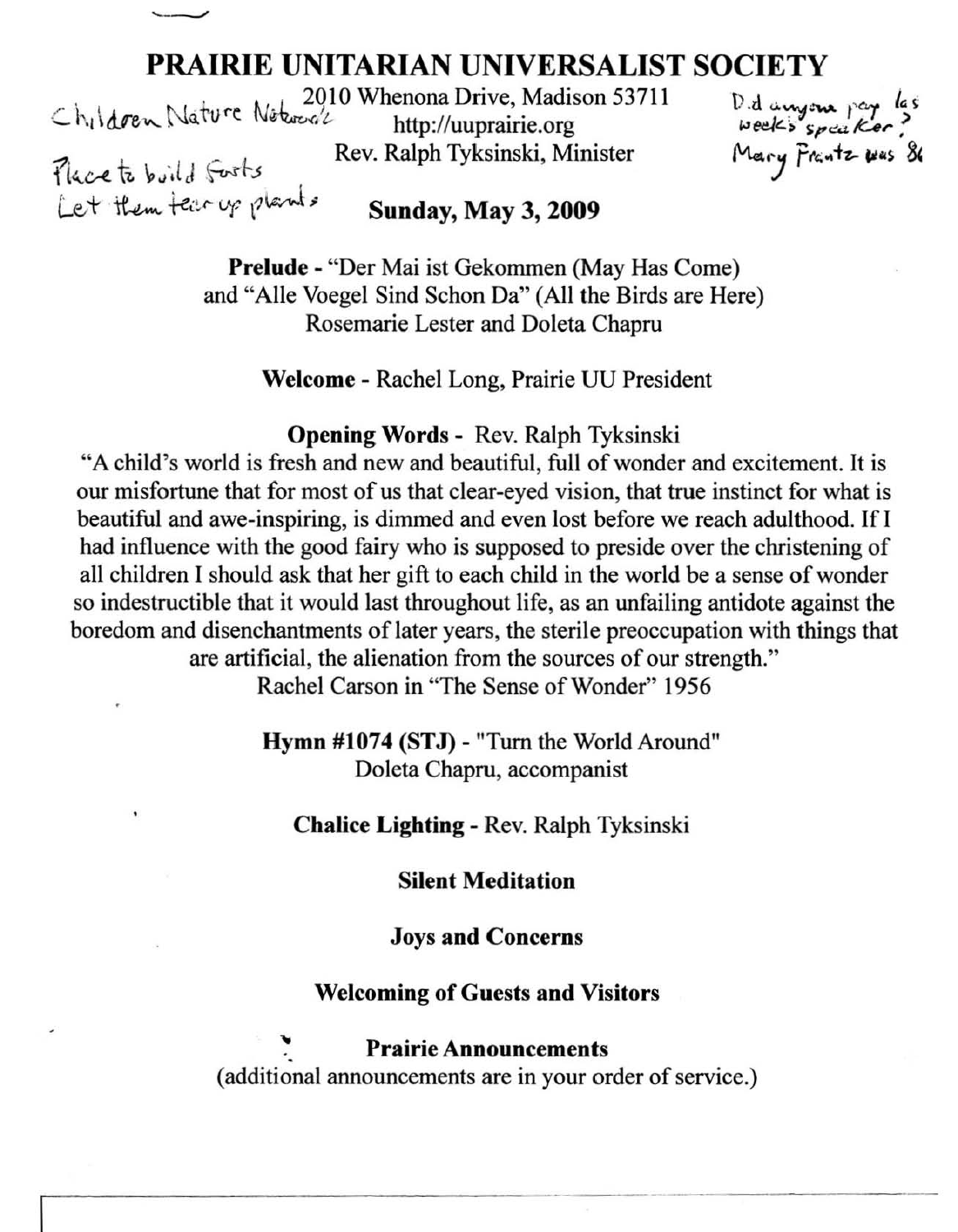# **Offering**

**Offertory-** "Komm Lieber Mai" (Come Dear May) Rosemarie Lester and Doleta Chapru

# **Presentation**

"Curing Nature Deficit Disorder," by Samuel Dennis

# **Outdoor Activities**

(Weather Permitting) for children and interested adults, led by Samuel Dennis

#### **\*\*\*\*\*\*\*\*\*\*\*\*\*\*\*\*\*\*\*\***

*Welcome to our service! We are glad you are here. Many thanks to all who contributed* 10 *making this service possible. Please join us after the service for coffee and fellowship.* 

# **About our presenter...**

Samuel Dennis Jr, PhD, ASLA, is a geographer and landscape architect whose research practice focuses on creating environments more supportive of human health and wellbeing. He is particularly interested in preventing chronic disease through environmental design. Professor Dennis' current projects include parks, natural playgrounds and community gardens in Wisconsin, Montana and Honduras. Partners include Native American tribes, urban community-based organizations and international non-governmental organizations. He is currently Assistant Professor of Landscape Architecture at UW-Madison and has affiliate appointments **in** Environmental Studies, Family Medicine and Urban and Regional Planning.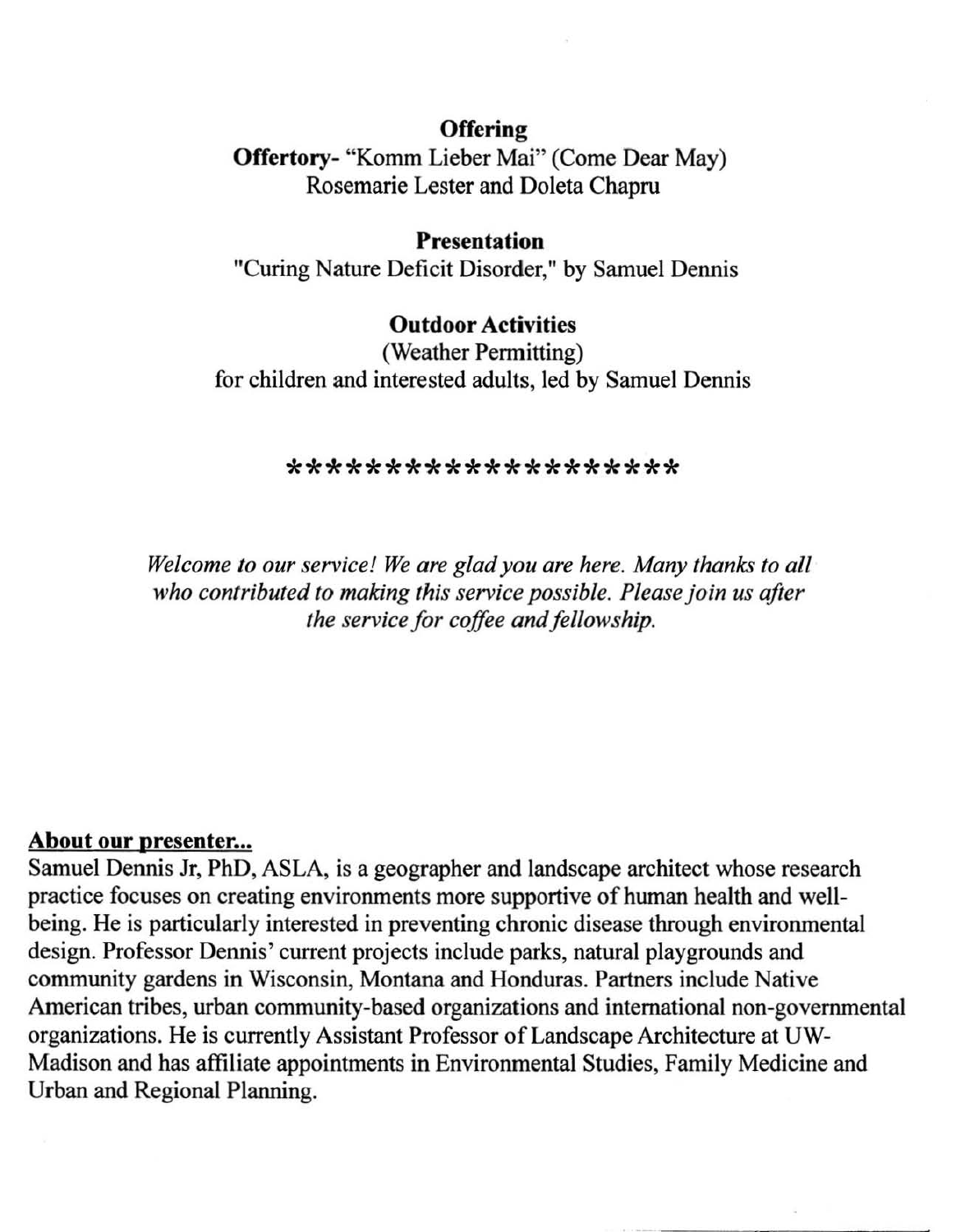## **Announcements**

## Interfaith Hospitality Network Week, May 10-17,2009

This is the week that Prairie teams up with Midvale Lutheran to help host homeless families. Please consider helping out. You can call Erin Bosch for more information about IHN (238- 6285,) or you can go to the website for an explanation of the IHN jobs: www.midvalelutheran.org/ihnjobs.htm, and you can sign up online by going to this address and clicking on "IHN Sign-up" http://www.midvalelutheran.org/ Thank you for your support.

### RE Transition Sunday, May 17th, 2009, 10:00 am

Prairie will celebrate Transition Sunday, an annual service that marks the end of the Religious Education year. We will recognize our youth who are about to embark on a new journey in their educational lives. We will also honor those, especially teachers, who have helped shape each child's spiritual and educational needs throughout the year. Music and readings will be provided by Prairie youth of all ages.

## Spring Parish Meeting, Sunday, May 3rd \*\*TODAY\*\*

Please plan to attend Prairie UU Society's spring parish meeting. Potluck lunch begins at II :30, and childcare will be provided. The agenda is posted at the back of the meeting house, but will feature election of new officers, approving the budget, program and Prairie Fire **surveys, and more.** 

# Spanish Speakers Potluck

The next Spanish Speaker's Potluck will be held on Monday, May II th, 2009, at the home of Kate Tucker, 4504 Camden Road, at 7:00 pm. Note the change of date and time from the usual "3rd Monday at 6:30 pm." Please call Kate at 221-2168 for directions or information.